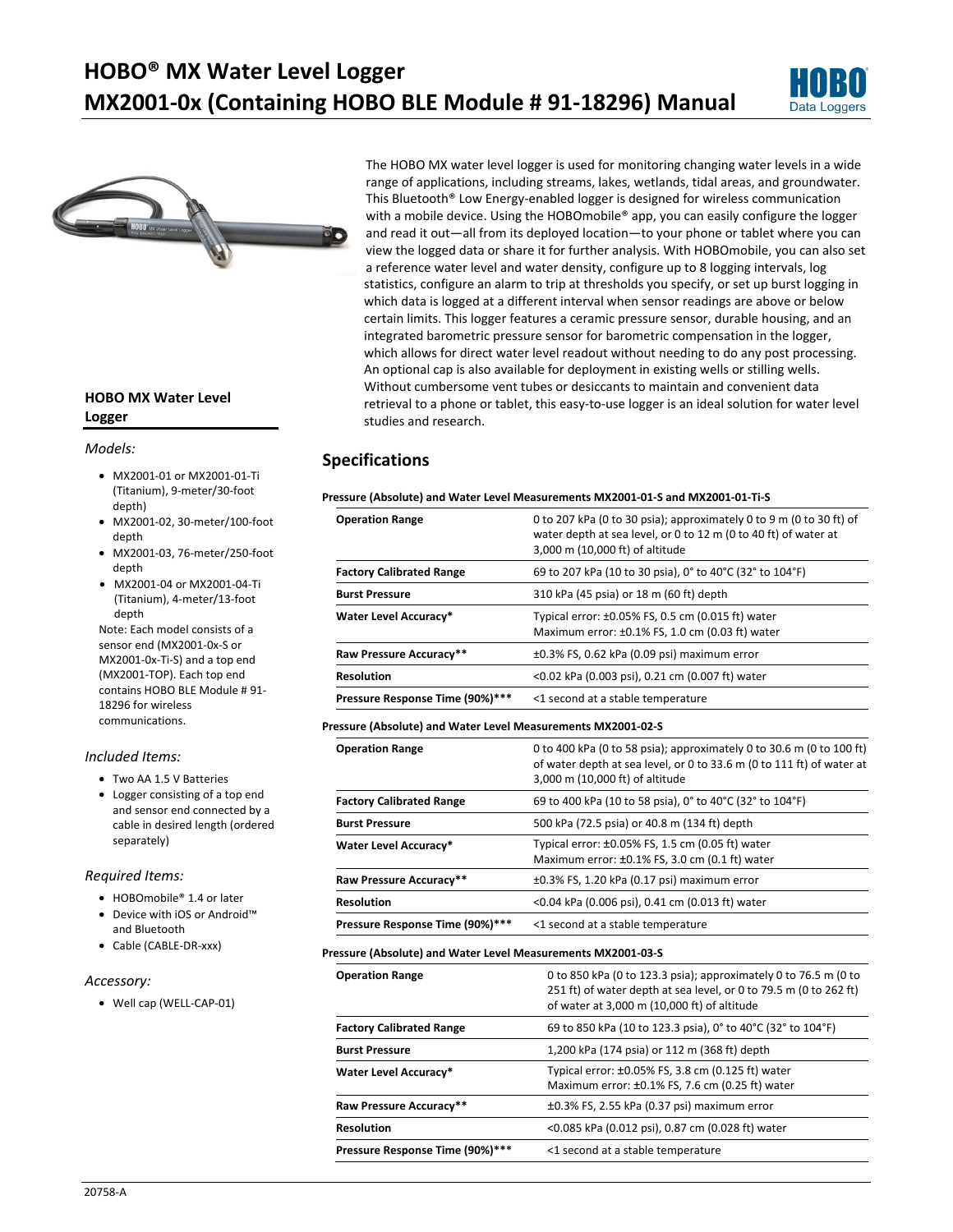# **Specifications (continued)**

|                                              | cssure (Absolute) and Water Lever Ivicasurements IVIA2001-04-3 and IVIA2001-04-11-3                                                                                                                                                                               |
|----------------------------------------------|-------------------------------------------------------------------------------------------------------------------------------------------------------------------------------------------------------------------------------------------------------------------|
| <b>Operation Range</b>                       | 0 to 145 kPa (0 to 21 psia); approximately 0 to 4 m (0 to 13 ft) of water depth at sea level, or 0 to 7 m (0 to 23 ft)<br>of water at 3,000 m (10,000 ft) of altitude                                                                                             |
| <b>Factory Calibrated Range</b>              | 69 to 145 kPa (10 to 21 psia), 0° to 40°C (32° to 104°F)                                                                                                                                                                                                          |
| <b>Burst Pressure</b>                        | 310 kPa (45 psia) or 18 m (60 ft) depth                                                                                                                                                                                                                           |
| <b>Water Level Accuracy*</b>                 | Typical error: $\pm 0.075\%$ FS, 0.3 cm (0.01 ft) water<br>Maximum error: ±0.15% FS, 0.6 cm (0.02 ft) water                                                                                                                                                       |
| Raw Pressure Accuracy**                      | $\pm 0.3\%$ FS, 0.43 kPa (0.063 psi) maximum error                                                                                                                                                                                                                |
| <b>Resolution</b>                            | <0.014 kPa (0.002 psi), 0.14 cm (0.005 ft) water                                                                                                                                                                                                                  |
| Pressure Response Time (90%)***              | <1 second at a stable temperature                                                                                                                                                                                                                                 |
| Barometric Pressure (MX2001-TOP)             |                                                                                                                                                                                                                                                                   |
| <b>Operation Range</b>                       | 66 to 107 kPa (9.57 to 15.52 psia)                                                                                                                                                                                                                                |
| <b>Temperature Calibrated Range</b>          | -20 to 50°C (-4 to 122°C)                                                                                                                                                                                                                                         |
| Accuracy                                     | $\pm 0.2$ kPa ( $\pm 0.029$ psi) over full temperature range at fixed pressure; maximum error $\pm 0.5\%$ FS                                                                                                                                                      |
| <b>Water Level Accuracy*</b>                 | Typical error: ±0.075% FS, 0.3 cm (0.01 ft) water<br>Maximum error: ±0.15% FS, 0.6 cm (0.02 ft) water                                                                                                                                                             |
| <b>Resolution</b>                            | <0.01 kPa (0.0015 psi)                                                                                                                                                                                                                                            |
| <b>Response Time</b>                         | <1 second at stable temperature                                                                                                                                                                                                                                   |
| <b>Stability (Drift)</b>                     | <0.01 kPa (0.0015 psi) per year                                                                                                                                                                                                                                   |
|                                              | Temperature Measurements (All Sensor End Models MX2001-0x-S and MX2001-0x-Ti-S)                                                                                                                                                                                   |
| <b>Operation Range</b>                       | $-20^{\circ}$ to 50°C (-4° to 122°F)                                                                                                                                                                                                                              |
| Accuracy                                     | ±0.44°C from 0° to 50°C (±0.79°F from 32° to 122°F), see Plot A                                                                                                                                                                                                   |
| <b>Resolution</b>                            | $0.1^{\circ}$ C at 25 $^{\circ}$ C (0.18 $^{\circ}$ F at 77 $^{\circ}$ F), see Plot A                                                                                                                                                                             |
| Response Time (90%)                          | 5 minutes in water (typical)                                                                                                                                                                                                                                      |
| <b>Stability (Drift)</b>                     | $0.1^{\circ}$ C (0.18 $^{\circ}$ F) per year                                                                                                                                                                                                                      |
| Logger (Contains HOBO BLE Module # 91-18296) |                                                                                                                                                                                                                                                                   |
| <b>Operating Range</b>                       | $-20^{\circ}$ to 50 $^{\circ}$ C (-4 $^{\circ}$ to 122 $^{\circ}$ F)                                                                                                                                                                                              |
| <b>Radio Power</b>                           | 1 mW (0 dBm) non-adjustable                                                                                                                                                                                                                                       |
| <b>Transmission Range</b>                    | Approximately 30.5 m (100 ft) line-of-sight                                                                                                                                                                                                                       |
| <b>Wireless Data Standard</b>                | Bluetooth Low Energy (Bluetooth Smart®)                                                                                                                                                                                                                           |
| <b>Radio Operating Frequencies</b>           | 2400-2480 MHz                                                                                                                                                                                                                                                     |
| <b>Modulation Employed</b>                   | <b>GFSK</b>                                                                                                                                                                                                                                                       |
| Data Rate                                    | Up to 1Mbps (Non-selectable)                                                                                                                                                                                                                                      |
| <b>Duty Cycle</b>                            | 16%                                                                                                                                                                                                                                                               |
| <b>Logging Rate</b>                          | 1 second to 18 hours                                                                                                                                                                                                                                              |
| <b>Logging Modes</b>                         | Fixed interval, multiple intervals with up to 8 user-defined logging intervals and durations, or burst                                                                                                                                                            |
| <b>Memory Modes</b>                          | Wrap when full or stop when full                                                                                                                                                                                                                                  |
| <b>Start Modes</b>                           | Immediate, date & time, or next interval                                                                                                                                                                                                                          |
| <b>Stop Modes</b>                            | When memory full, stop with HOBOmobile, date & time, or after a set logging period                                                                                                                                                                                |
| <b>Time Accuracy</b>                         | ±1 minute per month 0° to 50°C (32° to 122°F)                                                                                                                                                                                                                     |
| <b>Battery</b>                               | Two AA, 1.5 V alkaline batteries, user replaceable                                                                                                                                                                                                                |
| <b>Battery Life</b>                          | 1 year, typical with logging interval of 1 minute. Faster logging and/or statistics sampling intervals, entering<br>burst logging mode, excessive readouts, checking of Full Status Details, and remaining connected with<br>HOBOmobile will impact battery life. |
| Memory                                       | 256 KB memory (30,000 sets of measurements)                                                                                                                                                                                                                       |
| <b>Full Memory Download Time</b>             | Approximately 2 minutes; may take longer the further the device is from the top end of the logger                                                                                                                                                                 |

**Pressure (Absolute) and Water Level Measurements MX2001-04-S and MX2001-04-Ti-S**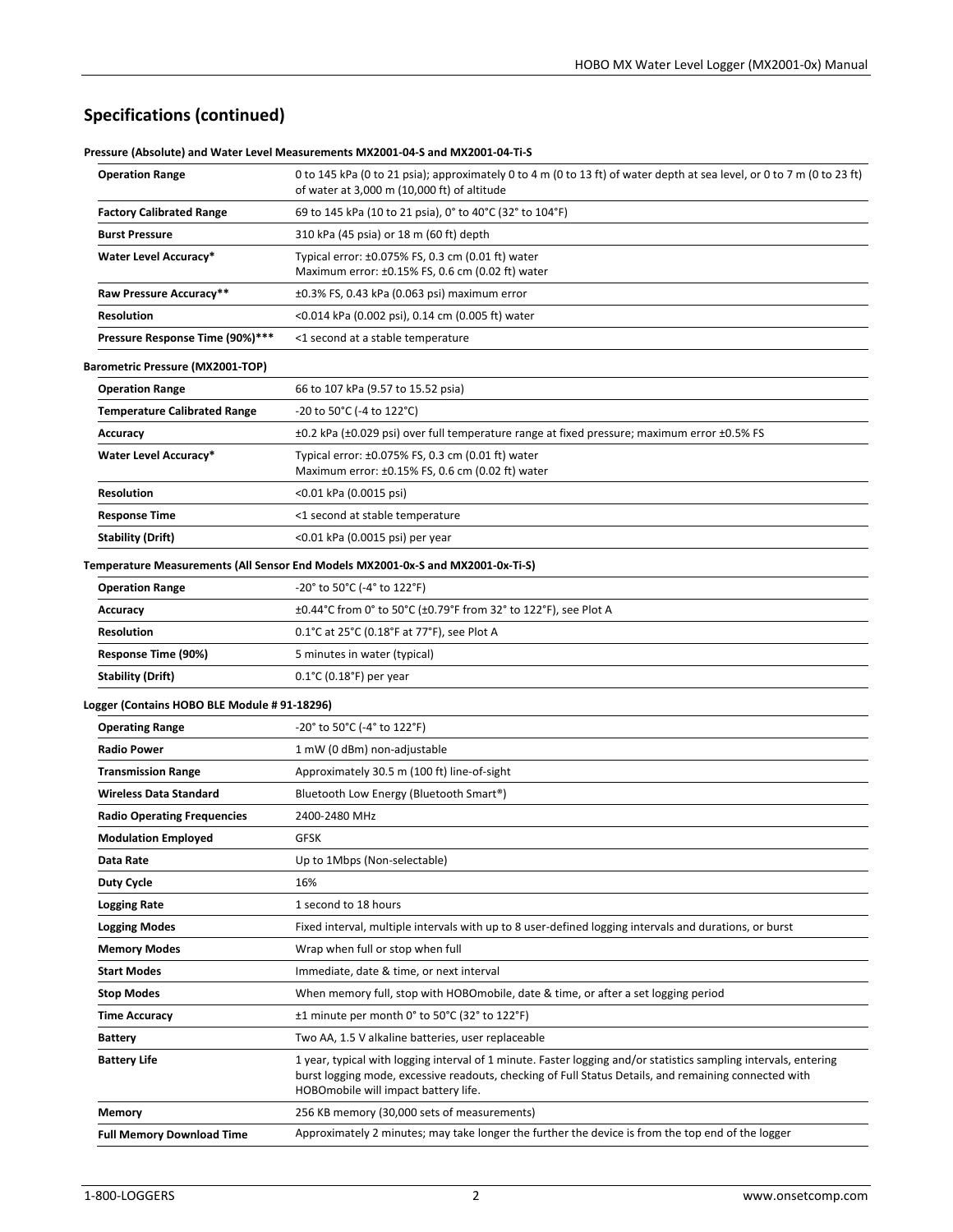| <b>Dimensions</b>           | Top end (MX2001-TOP): 2.54 cm (1.0 inches) diameter, 28.9 cm (11.4 inches) length; mounting hole 7.6 mm<br>(0.3 inches) diameter                                                   |
|-----------------------------|------------------------------------------------------------------------------------------------------------------------------------------------------------------------------------|
|                             | Sensor end (MX2001-0x-S and MX2001-0x-Ti-S: 2.54 cm (1.0 inches) diameter, 9.91 cm (3.9 inches) length                                                                             |
|                             | Note: The length of the water level logger cable (CABLE-DR-xxx) can vary ±3% from the length ordered. The<br>logger adds 38.8 cm (15.3) inches to the length of the cable ordered. |
| Weight                      | Top end (MX2001-TOP): Approximately 136 g (4.78 oz) in air                                                                                                                         |
|                             | Stainless sensor end (MX2001-0x-S): Approximately 106 g (3.74 oz) in air; approximately 53.9 g (1.9 oz) in fresh<br>water                                                          |
|                             | Titanium sensor end (MX2001-0x-Ti-S): Approximately 80 g (2.83 oz) in air; approximately 37 g (1.3 oz) in fresh<br>water                                                           |
| <b>Wetted Materials</b>     | Top end (MX2001-TOP): PVC housing, Polycarbonate end cap, Viton O-ring                                                                                                             |
|                             | Stainless sensor end (MX2001-0x-S): Acetal housing, Viton and Buna-N O-rings, ceramic sensor in stainless steel<br>end cap                                                         |
|                             | Titanium sensor end (MX2001-0x-Ti-S): Acetal housing, Viton and Buna-N O-rings, ceramic sensor in Titanium<br>end cap                                                              |
|                             | Cable (CABLE-DR-XXX): Polycarbonate end cap, PVC end cap, polycarbonate collar nut, Viton O-rings,<br>polyurethane jacket                                                          |
| <b>Environmental Rating</b> | NEMA 6, IP67 (top end)                                                                                                                                                             |
|                             | The CE Marking identifies this product as complying with all relevant directives in the European Union (EU).                                                                       |
| $FC \triangle$              | See last page                                                                                                                                                                      |

### **Specifications (continued)**

Water Level Accuracy: With accurate reference water level measurement, known water density, and a stable temperature environment. System Water Level Accuracy equals the sum of the Barometric Water Level Accuracy plus the selected sensor end Water Level Accuracy.

Raw Pressure Accuracy: Absolute pressure sensor accuracy includes all sensor drift, temperature, and hysteresis-induced errors.

\*\*\* Changes in Temperature: Allow 20 minutes in water to achieve full temperature compensation of the pressure sensor. There can be up to 0.5% of additional error due to rapid temperature changes. Measurement accuracy also depends on temperature response time.





The MX water level logger consists of a top end and a sensor end that is connected by a water level logger cable. The three components work together to allow for wireless transfer of data to the HOBOmobile app on a mobile phone or tablet. This is an overview of each component:

- **Top end.** This contains the Bluetooth wireless communication and two AA batteries. This top end unit is suspended from the top of the well using the mounting hole in the end cap (see *Deploying the Logger*).
- **Sensor end.** This measures the pressure and temperature in the water. The nose cone on the sensor end houses the pressure sensors and the body of the sensor end houses the temperature sensor.
- **Water level logger cable.** This is the cable that connects the top end to the sensor end. Data measured by the sensor is transmitted through the cable to the top end where it is logged for later upload to a mobile phone or tablet (see *Getting Started with the Logger*).

When the three components are deployed together, you can then configure the logger or offload data to your mobile device without having to pull the logger up to the surface.

# **Factory Calibration**

The pressure sensors in the sensor end are individually calibrated. During calibration, raw pressure sensor data is collected at multiple pressures and temperatures over the

### **Logger Components and Operation**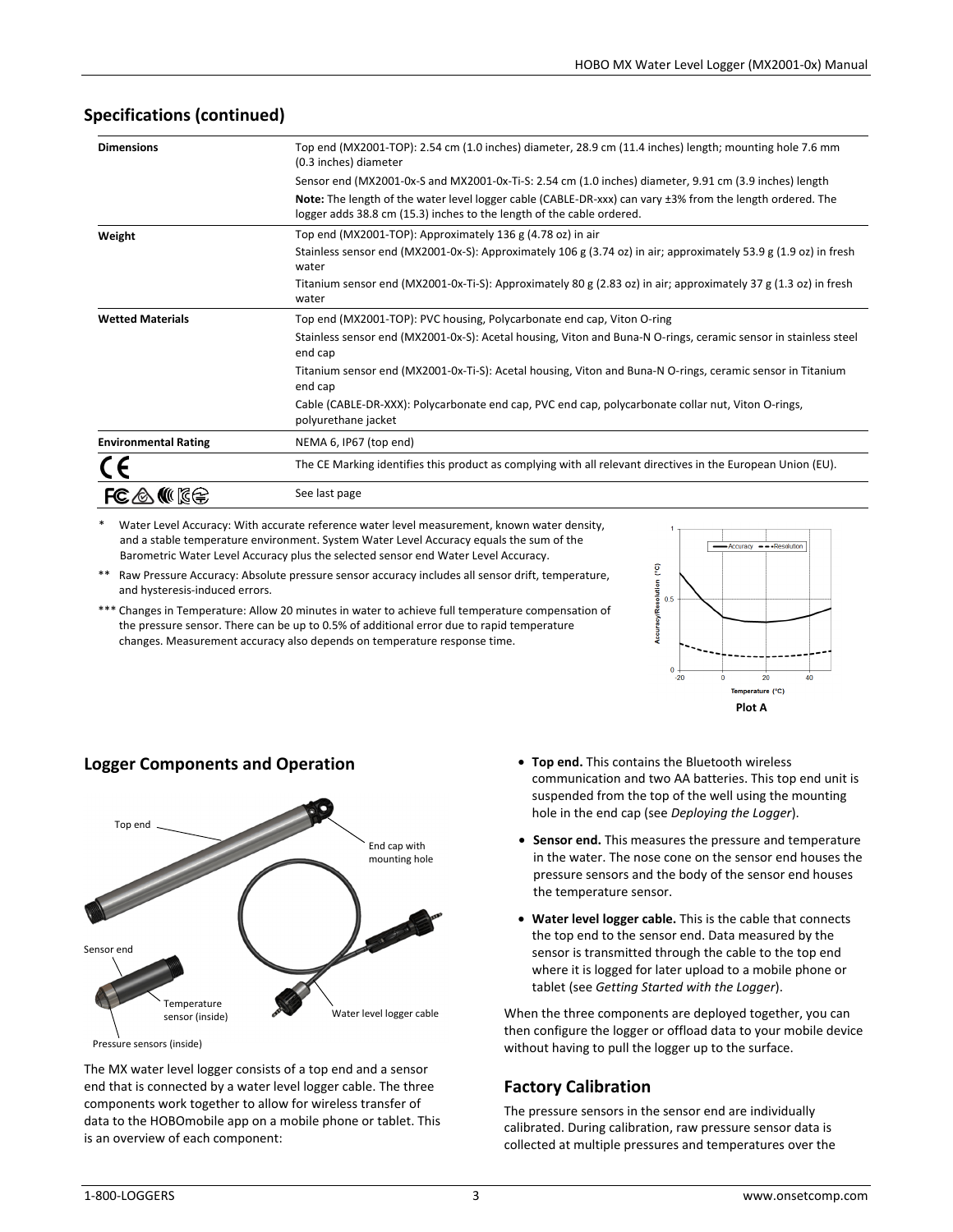calibrated range of the logger (see *Specifications*). This data is used to generate calibration coefficients that are stored in the sensor end's non-volatile memory. The calibration coefficients are then checked to be sure that the logger meets its stated accuracy over the calibrated range. The pressure sensor can be used at pressures and temperatures that are outside of the calibrated range, but the accuracy cannot be guaranteed.

### **Important: Never exceed the burst pressure of the sensor!**

### **Getting Started with the Logger**

Follow these steps to begin using the logger. After completing steps 1–4, it is recommended that you perform a trial run of steps 5 through 12 before deploying the logger.

**Important:** When assembling the logger or attaching the cable, make sure the O-rings and mating housing surfaces are clear of any debris. Any contamination of these surfaces can cause leaks that will lead to logger failure.

- **1. Install the batteries in the top end.** See *Battery Information* for details.
- **2. Connect the logger components.** Connect the top end to the sensor end with the water level logger cable as shown below. The end of the cable with the longer housing connects to the top end as shown below.

Plug this portion of the cable with the longer housing into the top end and screw to tighten (hand tight)

> Plug this portion of the cable with the smaller housing into the sensor end and screw to tighten (hand tight)

- **3. Download HOBOmobile.** Go to the App Store<sup>SM</sup> or Google Play™ and download the HOBOmobile app to your phone or tablet.
- **4. Open HOBOmobile.** Enable Bluetooth in your device settings if prompted.
- **5. Determine the logger is within range.** In HOBOmobile, tap œ

 at the bottom of the screen. The logger should appear in the Recently Seen/In Range list in the HOBOs screen as shown below (note that the serial number shown in HOBOmobile is for the top end of the logger). If it does not appear in the list, make sure the logger is within range of your device. Note that sensor readings are displayed as "--" when the logger is stopped. Readings are updated every minute while the logger is logging and in range.

| <b>RECENTLY SEEN / IN RANGE</b> |                       |     |
|---------------------------------|-----------------------|-----|
| SN 10749742                     | SN 10749742<br>MX2001 |     |
| ரி∋                             |                       |     |
| Stopped                         | (0)                   | (i) |
| 70.01°F 0.00ft                  |                       |     |

- **6. Deploy the logger if ready.** If you are ready to deploy the logger, place it in the deployment location (see *Deploying the Logger* for deployment guidelines). Otherwise, skip deployment and complete the following steps as a test.
- **7. Connect to the logger**. Tap a row in the Recently Seen/In Range list to connect to the logger. Tips for connecting:
	- Make sure the top end of the logger is within range of your mobile device. The range for successful wireless communication is approximately 30.5 m (100 ft) with full line-of-sight.
	- If your device can connect to the logger intermittently or loses its connection, move closer to the top end of the logger, within sight if possible.
	- If the logger appears in the Recently Seen/In Range list, but you cannot connect to it or if you are experiencing persistent connection problems, close HOBOmobile and power cycle the mobile device (turn it off, wait a minute, and turn it back on). This forces the previous Bluetooth connection to close.
- **8. Configure the logger.** Once connected to the logger, tap Configure to set up the logger.

|                | $\bigwedge$ HOBOs                    | Connected |                               |
|----------------|--------------------------------------|-----------|-------------------------------|
| பி⇒<br>Stopped | 10749742<br>69.15°F-1.15ft           |           | SN 10749742<br>MX2001<br>(00) |
|                |                                      |           | Mem Used: 0%                  |
| <b>ACTIONS</b> |                                      |           |                               |
|                | Configure<br>Set up and start logger |           |                               |
| ÷              | Readout                              |           |                               |

### **9. Set the Reference Water Level and Water Density.**

- a. In the Configure screen, tap Reference Water Level or Water Density and enter the current water level as the reference level in meters or feet. Water levels that are below the reference point should be entered as negative values. The reference water level entered will be associated with a data point taken upon tapping Start (step 12) to determine the correction factor to be used for water level data.
- b. Select the water density for the deployment or enter your own value under Manual Input.
- c. Tap Done to return to the Configure screen.

| Cancel |                                           | Configure | <b>Start</b>              |
|--------|-------------------------------------------|-----------|---------------------------|
|        | DEPLOYMENT INFO                           |           |                           |
| ⋐      | Name                                      |           | 10749742 >                |
| 22     | Group                                     |           | $\mathcal{E}$             |
|        | Location                                  |           | 41°42'38" N 70°35'05" W > |
| ⊹      | <b>Reference Water Level</b>              |           | $-1.160ft.$               |
| ۵      | <b>Water Density</b><br><b>STATISTICS</b> |           | Derived >                 |

**10. Enable the desired sensors.** Differential pressure must be enabled to calculate water level. Temperature must be enabled to log absolute pressure. Temperature must also be enabled if you selected the water density option "Fresh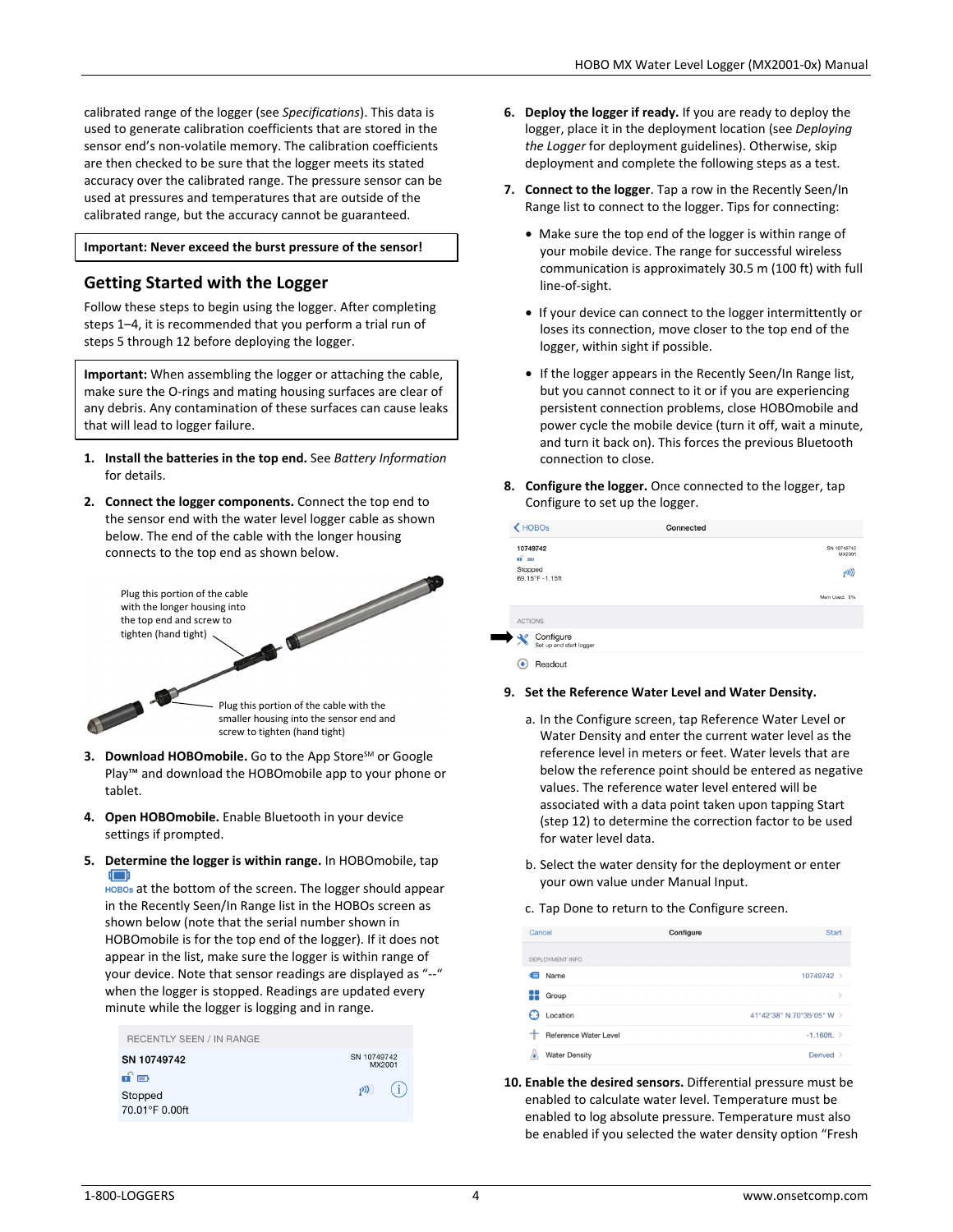Water adjusted for Temp" because the temperature values are used to calculate the water density.

| Cancel                 | Configure                                                                 | Start         |
|------------------------|---------------------------------------------------------------------------|---------------|
|                        | <b>SENSOR &amp; ALARM SETUP</b>                                           |               |
| $\boldsymbol{\omega}$  | <b>Differential Pressure</b><br>Required for Water Level                  | $\otimes$ ( ) |
| $\left(\bullet\right)$ | <b>Absolute Pressure</b><br>Requires Water Temperature                    |               |
|                        | Temperature<br>Required for Water Density > Fresh Water adjusted for Temp | $\circ$ ( )   |

**11. Finish configuring the logger.** Select any of the following logger settings as desired. The following table provides an overview of the settings. For complete details, see the *HOBOmobile User's Guide*. Note: If you are deploying multiple loggers and set the HOBOmobile time-saving options to Automatically Start, the configure screen still may be shown so that you can verify or enter the correct reference water level and water density values for each logger. See the *HOBOmobile User's Guide* for more details.

| Logger<br><b>Setting</b>    | <b>Action</b>                                                                                                                                                                                                                                                                                                                                                                      |
|-----------------------------|------------------------------------------------------------------------------------------------------------------------------------------------------------------------------------------------------------------------------------------------------------------------------------------------------------------------------------------------------------------------------------|
| Name                        | Enter a name for the logger up to 20 characters.<br>This name will be used as the title on the graph<br>and in the file name. A name also helps identify<br>the logger in the HOBOs screen in HOBOmobile. If<br>no name is entered, the logger serial number is<br>used.                                                                                                           |
| Group                       | Add the logger to the Favorites group or a custom<br>group to help identify the logger and its resulting<br>data files.                                                                                                                                                                                                                                                            |
| Logging<br>Interval         | Select how often the logger will record data when<br>in normal mode, from 1 second to 18 hours. When<br>selecting a logging interval, keep in mind that data<br>offload time is proportional to the amount of data<br>logged. The faster the logging interval, the more<br>data that will need to be offloaded and the longer<br>it will take.                                     |
|                             | <b>Multi-Rate Logging</b><br>You can set a total of 8 logging intervals. Click the<br>plus icon to add a logging interval and select a rate<br>from 1 second to 18 hours. Select the number of<br>samples to be logged during this interval. If this is<br>the last logging interval, then an approximation of<br>samples that will occur before memory fills is<br>shown instead. |
| Start<br>Logging<br>Options | Choose one of the following:<br>• Now. Logging will begin immediately after<br>selecting Start.<br>• On Next Logging Interval. Logging will begin at<br>the next even interval as determined by the<br>selected logging interval.<br>• On Date/Time. Logging will begin at a date and<br>time you specify.                                                                         |
| Stop<br>Logging<br>Options  | Choose a memory option:<br>• When Memory Fills. The logger will continue<br>recording data until the memory is full.<br>• Never (Wrap When Full). The logger will<br>continue recording data indefinitely, with<br>newest data overwriting the oldest. This option<br>is not available if the Logging Mode is set to<br>Burst (see Burst Logging) or if you set up                 |

| Logger<br>Setting                        | <b>Action</b>                                                                                                                                                                                                                                                                                                                                                                                                                                       |
|------------------------------------------|-----------------------------------------------------------------------------------------------------------------------------------------------------------------------------------------------------------------------------------------------------------------------------------------------------------------------------------------------------------------------------------------------------------------------------------------------------|
|                                          | multiple logging intervals.                                                                                                                                                                                                                                                                                                                                                                                                                         |
|                                          | Choose a time-based option:                                                                                                                                                                                                                                                                                                                                                                                                                         |
|                                          | • Never. Select this if you do not want the logger<br>to stop at any predetermined time frame.                                                                                                                                                                                                                                                                                                                                                      |
|                                          | On Date/Time. Select this if you want the logger<br>to stop logging on a specific date and time.<br>Select the date and time and then tap Done.                                                                                                                                                                                                                                                                                                     |
|                                          | • After. Select this if you want to control how<br>long the logger should continue logging once it<br>starts. Choose the amount of time you want the<br>logger to log data and then tap Done. For<br>example, select 30 days if you want the logger<br>to log data for 30 days after logging begins.                                                                                                                                                |
| Alarms                                   | Enable and configure sensor alarms. See Setting<br>up Alarms for details.                                                                                                                                                                                                                                                                                                                                                                           |
| Logging<br>Mode and<br><b>Statistics</b> | Choose the logging mode and statistics (note that<br>you cannot change the logging mode from Normal<br>if you have multiple logging intervals configured):                                                                                                                                                                                                                                                                                          |
|                                          | • Fixed Interval. Select this for the logger to<br>record data at each logging interval or statistics<br>sampling interval for all enabled sensors and/or<br>selected statistics. Note that this is also the<br>mode you need to select for multi-rate logging.                                                                                                                                                                                     |
|                                          | • Burst Logging. Select this to enable burst mode<br>in which logging can occur at a faster rate when<br>a specified trigger level is exceeded. See Burst<br>Logging for more information.                                                                                                                                                                                                                                                          |
|                                          | • Normal. Select this to log current readings for<br>enabled sensors. You must select this to log<br>sensor data, including water level and<br>barometric pressure data.                                                                                                                                                                                                                                                                            |
|                                          | <b>Statistics.</b> Select any statistics you want to<br>record (maximum, minimum, average, and<br>standard deviation) and set the statistics<br>sampling interval. Statistics are not available for<br>water level and barometric pressure data. See<br>Statistics Logging for more information.                                                                                                                                                    |
|                                          | <b>12. Start the logger.</b> Tap Start in the upper right corner of the<br>Configure screen. The logger will begin logging data based<br>on the settings you selected. After logging begins, you can<br>read out the logger at any time (see Reading Out the Logger<br>for details). You can update the reference water level or<br>water density during the deployment if necessary (see<br>Updating the Reference Water Level and Water Density). |

| Cancel          | Configure | <b>Start</b> |
|-----------------|-----------|--------------|
| DEPLOYMENT INFO |           |              |
| Name<br>∈       |           | 10749742 >   |
| 88<br>Group     |           |              |

### **Notes:**

• When the logger is stopped, the water level reading shown while connected to the logger does not reflect any reference water level and water density values you have entered (it reverts to a reference water level of zero and a water density of "Fresh Water adjusted for Temperature"). Once logging begins, the readings shown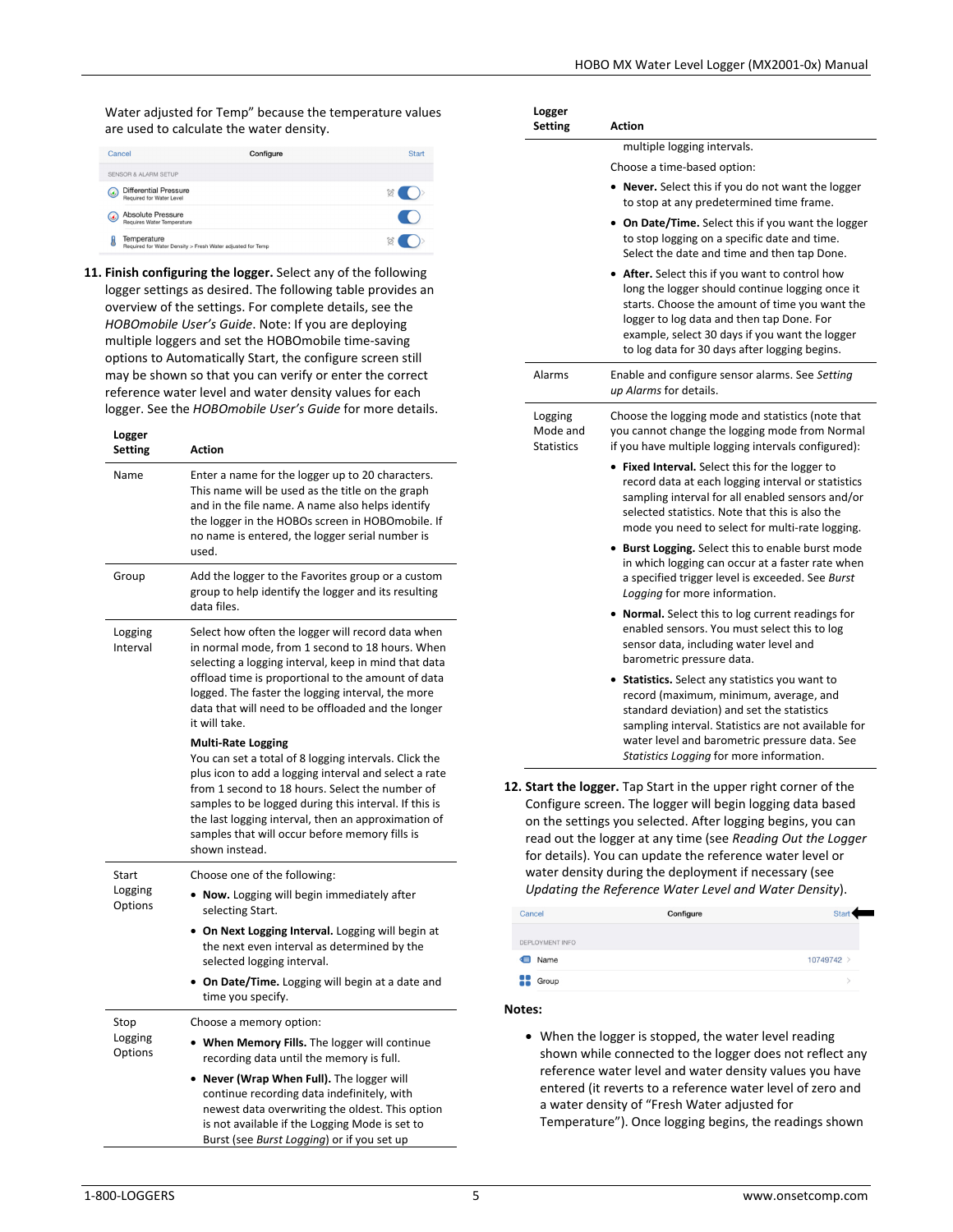in HOBOmobile will be based on the reference water level and water density you entered.

- If the logger is logging and you start a new deployment, the logger will take a current water level reading and use that as the default reference reading for the new deployment.
- HOBOmobile has time-saving options available in the Settings. If you select the "Previous Configuration" option under "Fill Configure Screen with Contents of," the Configure screen will show the logging setup from the last logger configured and the reference level, water density, sensor, and alarm settings from the currently connected logger. Make sure the settings are correct for this deployment.

# **Deploying the Logger**

The logger is designed to be easy to deploy in many environments. The logger includes an absolute pressure sensor and a barometric pressure sensor so no vent tube is required. Follow these guidelines when deploying the logger:

- The absolute pressure sensor is temperature compensated over the range of 0° to 40°C (32° to 104°F). The barometric pressure sensor is temperature compensated over the range of -20° to 50°C (-4° to 122°F). To obtain the highest level of accuracy, both the sensor end and top end units of the logger should be allowed to come to full temperature equilibrium (approximately 20 minutes) before the reference level is entered.
- Sudden temperature changes should be avoided.
- When deploying the logger in a well, make sure the well is vented to the atmosphere. Typically, a small hole can be drilled in the side of the well cap to ensure that the pressure inside and outside the well is at equilibrium. You can also use the Onset well cap (WELL-CAP-01).
- There is a vent for the barometric sensor at the top of the logger (in the top end). This vent must not collect water or it will block proper barometric pressure readings. To avoid collecting water, the logger should be hung vertically and the vent hole in the well cap should not be oriented directly above the vent in the top end of the logger. If the logger must be mounted at an angle, the vent in the top end should point down so that any water will drain out of it.
- Consider using slots for a mounting bolt at the top of the well rather than holes so that the logger can be pulled up easily for well access without having to remove nuts in the field. This can reduce the chances for small parts falling into the water and being lost.
- Any change in length of the logger cable will result in a 1 to-1 corresponding error in the depth measurement. Always pull-test a cable prior to deploying a logger in a well to make sure it does not stretch.
- The top of the logger must be close to the surface and not shielded in metal so that your phone or tablet can

connect to it. The maximum range for communication is 30.5 m (100 ft) with full line-of-sight.

• If you are deploying the logger in a lake, river, or stream, you must first build a stilling well to protect the logger, sensor, and cable. A simple stilling well can be constructed with PVC or ABS pipe. A properly constructed stilling well holds the sensor in position and protects the logger components from currents, wave action, and debris. Suspend the sensor end in the stilling well so it is always underwater, but not on the bottom to be buried by silt.

For more information, see the Technical Application Note for Constructing a Stilling Well at: http://www.onsetcomp.com/water\_level\_stilling\_well.html

- To prevent the sensor from moving in currents and to ensure the support cable is kept straight during deployment, you may need to add a weight to the suspension cable just above the sensor or hang a weight below the sensor. In some cases, you may need to both add a weight and use a stilling well.
- Be very careful not to exceed the burst pressure for the sensor. The pressure sensor will burst if the maximum depth is exceeded (see *Specifications*). The sensor should be positioned at a depth where it will remain in the water for the duration of the deployment, but not exceed the rated bursting depth.

To deploy the logger:

- 1. Make sure the top end is connected to the sensor end with the water level logger cable as described in *Getting Started with the Logger*.
- 2. Attach any small parts, such as bolts with nuts, before you go into the field so you don't risk losing them in the field.
- 3. Lower the logger into the well or stilling well.
- 4. Use the Onset well cap if it is a 5 cm (2 inch) well. Otherwise, use a 1/4-inch bolt of sufficient length to span the well top or washer. Mount the logger as follows:
	- The top end must be above any metal well to ensure good wireless transmission.
	- Make sure there is access for measuring the water level in the well. In some cases, such as when using the Onset well cap, it will be necessary to pull the top end of the logger out of the well to get a water level meter sensor into the well.
	- Make sure the logger cannot accidentally fall in the well.
	- If the cable is too long, loop the cable and secure the cable with multiple zip ties to ensure the loop does not slip. The looped cable should be tight enough that the cable can be easily pulled out of the well if necessary, but it must not bend the cable any tighter than a 1.25 cm (0.5 inch) radius to prevent damage to the cable.
- 5. Measure the water level from the desired reference point (top of pipe, ground level, or sea level) and enter it in HOBOmobile. Note that you may need to pull the top end out of the well to gain access for measuring the water level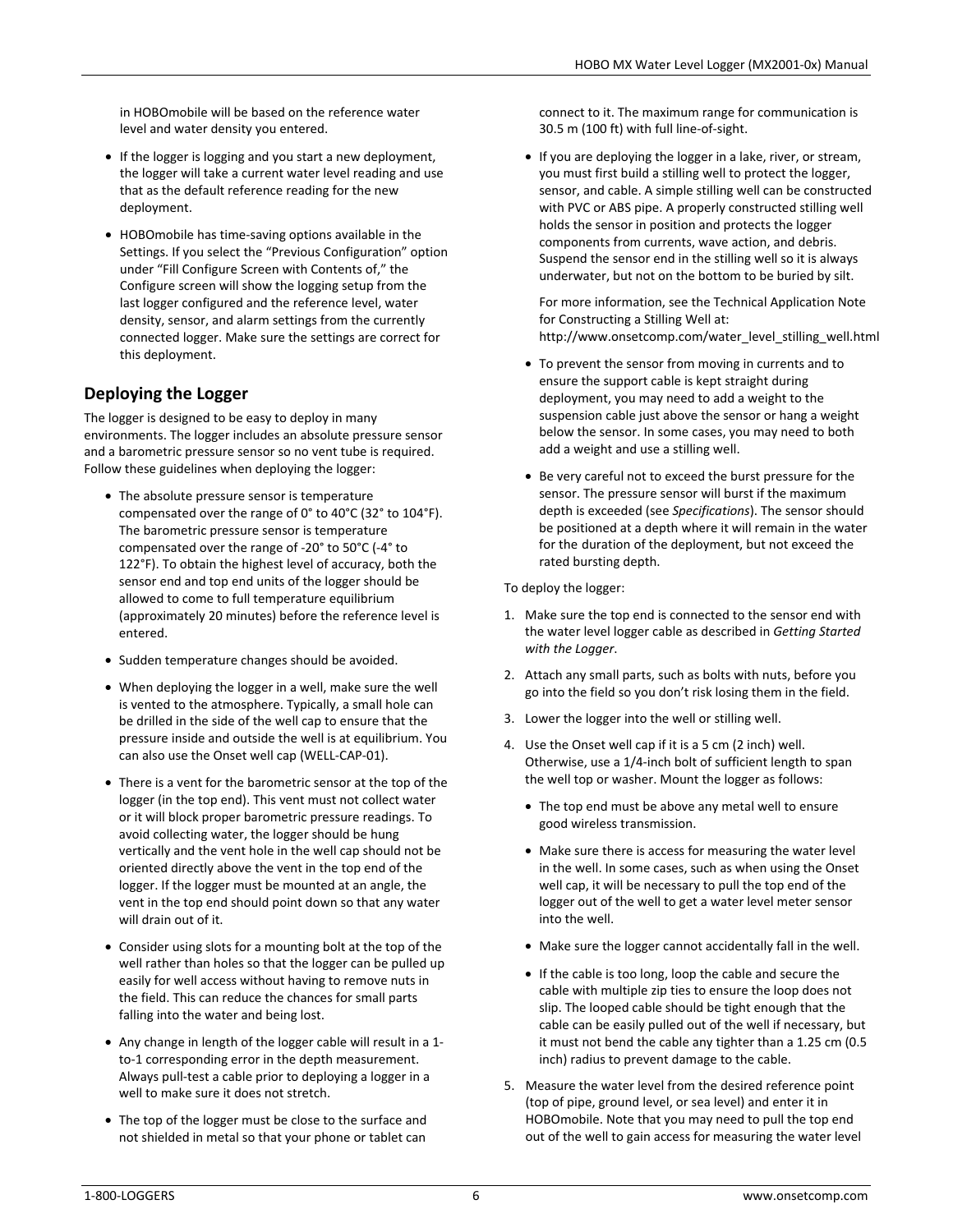within the well. Follow these guidelines for determining the reference level:

- To maximize accuracy, allow 20 minutes after deploying the logger before measuring water depth to allow the logger to reach temperature equilibrium with the water.
- If the well is too small in diameter to measure the water depth while the logger is deployed, measure the water depth before deployment, then deploy the logger immediately.
- If the water level surface is below the reference point as shown below, enter the reference water level in HOBOmobile as a negative number.



• If the water level surface is above the reference point as shown below, enter the reference water level in HOBOmobile as a positive number.



• If you are using the sensor as the reference point as shown below, enter the reference water level in HOBOmobile as zero and start the logger before the sensor is in the water. The logged water level readings will represent the height above the sensor.



### **Setting up Alarms**

You can set an alarm to trip on the logger when a sensor reading rises above or falls below a specified value. This can alert you to problems so you can take corrective action. To set an alarm:

- d Th 1. Tap HOBOs and select a logger in the Recently Seen/In Range list to connect to it.
- 2. Once connected, tap Configure.
- 3. If you are going to set up a water level alarm, you must enter the reference water level and water density before setting the alarm levels.
- 4. In Sensor & Alarm Setup, tap an enabled sensor. Tap Differential Pressure if you want to set a water level alarm. Tap Temperature to set a temperature alarm. You cannot configure alarms for absolute pressure. Note: The Normal logging mode must be enabled to configure a water level alarm.
- 5. Enable the High Alarm if you want an alarm to trip when the sensor reading rises above the high alarm value. Drag the slider to the reading that will trip the alarm or tap the value field and type a specific reading. In the example on the next page, an alarm will trip when the water temperature rises above 85°F. If you are configuring a water level alarm, enter the limit value for water level and HOBOmobile will show the differential pressure level that will be used to trigger the alarm in the logger.
- 6. Enable the Low Alarm if you want an alarm to trip when the sensor reading falls below the low alarm value. Drag the slider to the reading that will trip the alarm or tap the value field and type a specific reading. In the example on the next page, an alarm is configured to trip when the temperature falls below 32°F.
- 7. Under Raise Alarm After, select the duration before an alarm is tripped.

| Cancel                                                                                                                                                 | <b>Temperature Alarms</b> | Done     |
|--------------------------------------------------------------------------------------------------------------------------------------------------------|---------------------------|----------|
| <b>HIGH ALARM</b>                                                                                                                                      |                           |          |
| Enable                                                                                                                                                 |                           |          |
| $-4.00$ <sup>*</sup> F                                                                                                                                 | 85.00                     | 158.00°F |
| LOW ALARM                                                                                                                                              |                           |          |
| Enable                                                                                                                                                 |                           |          |
| $-4.00^{\circ}$ F                                                                                                                                      | 32.00                     | 158.00°F |
| RAISE ALARM AFTER                                                                                                                                      |                           |          |
| Duration<br>Duration of out-of-range samples displayed before alarm is raised.<br>This is an approximate duration when logger is operating on battery. |                           | 30 Min   |
| <b>Cumulative Samples</b><br>Raise alarm when sensor is out of range for the selected duration.                                                        |                           |          |
| <b>Consecutive Samples</b>                                                                                                                             |                           |          |

8. If you select Cumulative Samples, then the alarm will trip when the time the sensor is out of range over the course of the deployment is equal to the selected duration. If you select Consecutive Samples, then the alarm will trip when the time the sensor is continuously out of range is equal to the selected duration. For example, the high alarm for temperature is set to 85°F and the duration is set to 30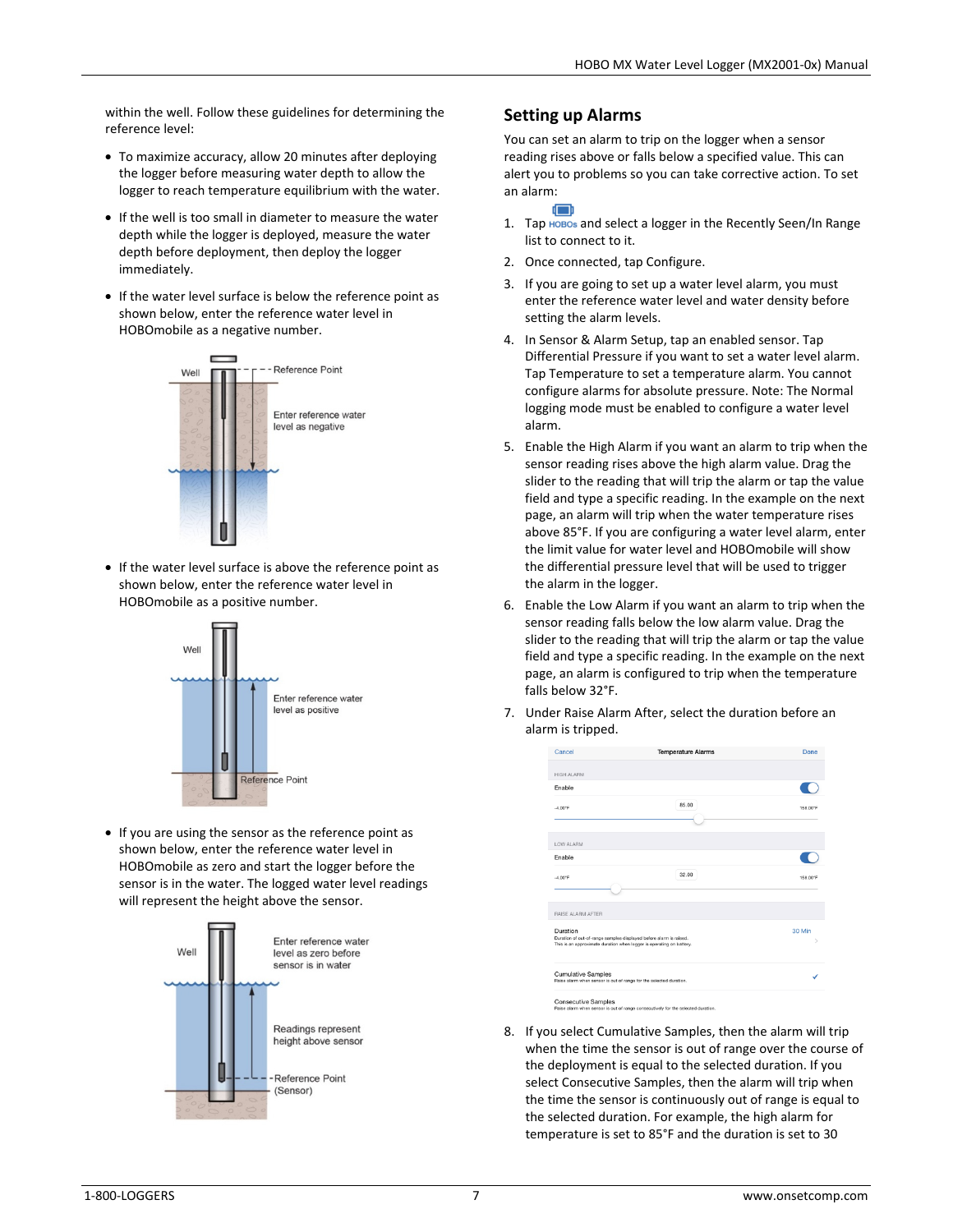minutes. If Cumulative is selected, then an alarm will trip once a sensor reading has been at or above 85°F for a total of 30 minutes since the logger was configured; specifically, this could be 15 minutes above 85°F in the morning and then 15 minutes above 85°F again in the afternoon. If Consecutive is selected, then an alarm will trip only if all sensor readings are 85°F or above for a continuous 30 minute period.

- 9. Tap Done and repeat steps 4–9 for the other sensor if desired.
- 10. Back in the Configure screen, the Sensor in Limits alarm option should be enabled. This indicates the alarm icon will remain visible in HOBOmobile until the sensor reading returns to the normal range between any configured high and low alarm limits.
- 11. Tap Start in the Configure screen to load the alarm settings onto the logger if you are ready to start.

### **Notes:**

- The actual values for the high and low alarm limits are set to the closest value supported by the logger. For example, the closest value to 85°F that the logger can record is 84.990°F and the closest value to 32°F is 32.043°F. In addition, alarms can trip or clear when the sensor reading is within the logger specifications of 0.1°C resolution. This means the value that triggers the alarm may differ slightly than the value entered. For example, if the High Alarm is set to 75.999°F, the alarm can trip when the sensor reading is 75.994°F (which is within the 0.1°C resolution).
- When setting water level alarm limits, make sure that the water level remains constant from the time alarm limits are set until the time the logger is started.
- If you need to change the reference water level during the deployment, you will also need to re-enter the alarm limits based on the new reference water level.
- The alarm icon will appear in the HOBOs screen in HOBOmobile next to the logger name or serial number when the alarm trips if the device is within range of the logger.
- Once an alarm condition clears, the alarm icon in HOBOmobile will go away. There is no option to keep the alarm icon visible until the logger is reconfigured.
- When you read out the logger, alarm events can be displayed on the plot or in the data file. See *Internal Logger Events*.

# **Burst Logging**

Burst logging is a logging mode that allows you to set up more frequent logging when a specified condition is met. For example, a logger is recording data at a 5-minute logging interval and burst logging can be configured to log every 30 seconds when the water temperature rises above 85°F (the high limit) or falls below 32°F (the low limit). This means the logger will record data every 5 minutes as long as the water temperature remains between 85°F and 32°F. Once the water temperature rises above 85°F, the logger will switch to the faster logging rate and record data every 30 seconds until the

temperature falls back to 85°F. At that time, logging then resumes every 5 minutes at the normal logging interval. Similarly, if the temperature falls below 32°F, then the logger would switch to burst logging mode again and record data every 30 seconds. Once the water temperature rises back to 32°F, the logger will then return to normal mode, logging every 5 minutes. **Note:** Sensor alarms, statistics, and the Stop Logging option "Wrap When Full" are not available in burst logging mode.

To set up burst logging:

- r Timb 1. Tap HOBOs and select a logger in the Recently Seen/In Range list to connect to it.
- 2. Once connected, tap Configure.
- 3. If you are going to set up burst logging for water level, you must enter the reference water level and water density before setting the burst limits.
- 4. Tap Logging Mode and then tap Burst Logging.
- 5. Tap a sensor under Burst Sensor Limits.
- 6. Enable High Limit if you want burst logging to occur when the sensor reading rises above a specific reading. Drag the slider to the reading that will trigger burst logging or tap the value field and type a specific reading. In this example, the logger will switch to burst logging when the water temperature rises above 85°F. If you are configuring burst logging for water level, enter the limit value for water level and HOBOmobile will show the differential pressure level that will be used to trigger burst logging in the logger.

| Cancel            | <b>Temperature Limits</b> | Done     |
|-------------------|---------------------------|----------|
| <b>HIGH LIMIT</b> |                           |          |
| Enable            |                           | ₹.       |
| $-4.00^{\circ}$ F | 85.00                     | 158.00°F |
|                   |                           |          |
| <b>LOW LIMIT</b>  |                           |          |
| Enable            |                           |          |
| $-4.00^{\circ}$ F | 32.00                     | 158.00°F |

- 7. Enable Low Limit if you want burst logging to occur when the sensor reading falls below a specific reading. Drag the slider to the reading that will trigger burst logging or tap the value field and type a specific reading. In the example, the logger will switch to burst logging when the water temperature falls below 32°F.
- 8. Tap Done and repeat steps 5–8 for the other sensor if desired.
- 9. Tap Burst Logging Interval and select an interval faster than the logging interval. Keep in mind that the more frequent the burst logging rate, the greater the impact on battery life and the shorter the logging duration. Tap Done.
- 10. Tap Done to exit the Logging Mode screen.
- 11. Tap Start in the Configure screen to load the burst settings onto the logger if you are ready to start.

### **Notes:**

• Once the logger is configured, the high and low burst limits are checked once every 15 seconds. Therefore, if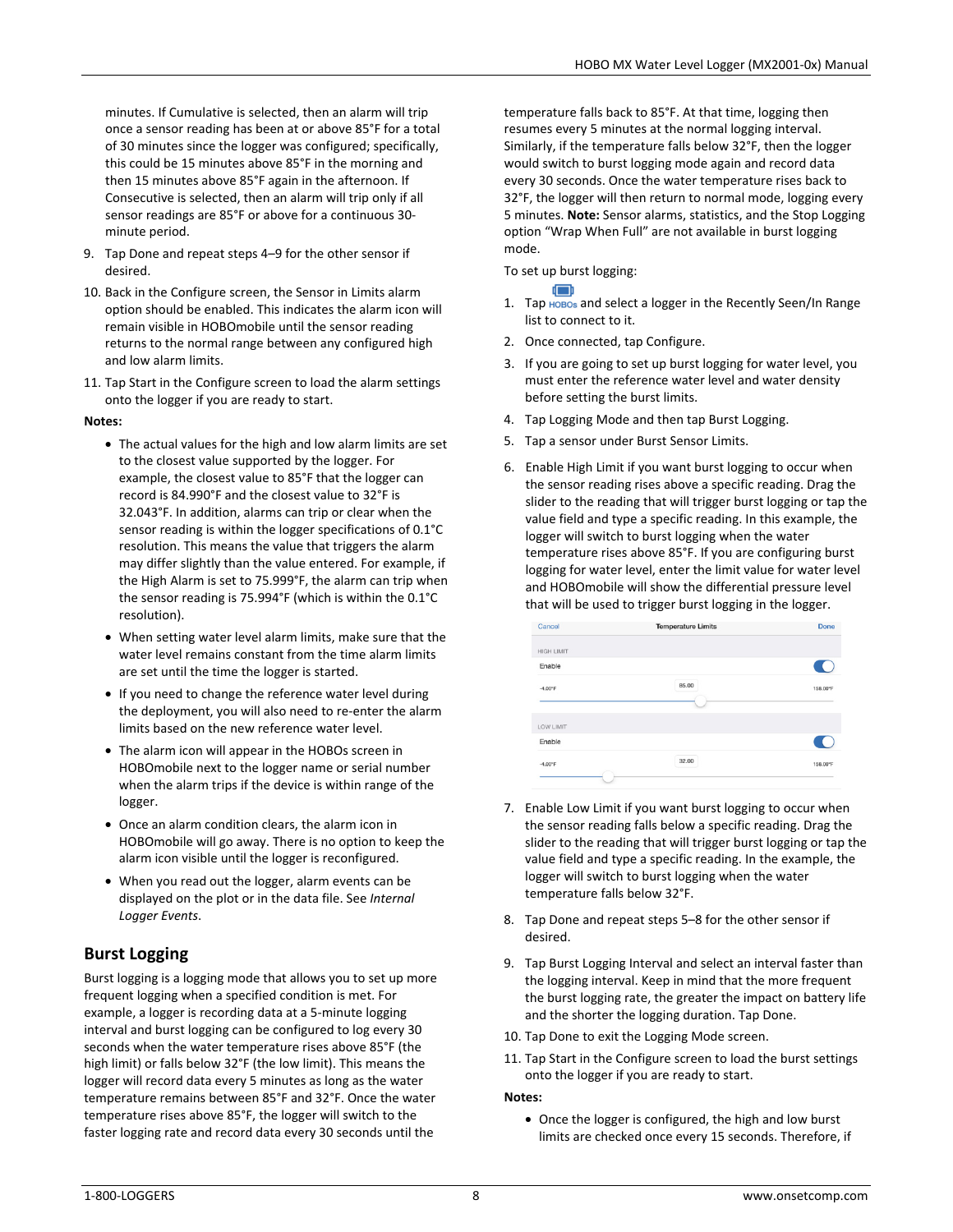you set the logging interval to less than 15 seconds and the sensor reading falls outside the levels, the burst logging will not begin until the next 15-second refresh cycle.

- If high and/or low limits have been configured for more than one sensor, then burst logging will begin when any high or low condition goes out of range. Burst logging will not end until all conditions on all sensors are back within normal range.
- The actual values for the burst logging limits are set to the closest value supported by the logger. For example, the closest value to 85°F that the logger can record is 84.990°F and the closest value to 32°F is 32.043°F.
- When setting water level limits for burst logging mode, make sure the water level remains constant from when the burst limits are set until when the logger is started.
- If you need to change the reference water level during the deployment, you will also need to re-enter the burst limits based on the new reference water level.
- Burst logging mode can begin or end when the sensor reading is within the logger specifications of 0.1°C resolution. This means the value that triggers burst logging may differ slightly than the value entered. For example, if the high limit for a water temperature alarm is set to 75.999°F, burst logging can start when the sensor reading is 75.994°F (which is within the 0.1°C resolution).
- Once the high or low condition clears, the logging interval time will be calculated using the last recorded data point in burst logging mode, not the last data point recorded in "normal mode." For example, let's assume the logger has a 10-minute logging interval and logged a data point at 9:05. Then, the high limit was surpassed and burst logging began at 9:06. Burst logging then continued until 9:12 when the sensor reading fell back below the high limit. Now back in normal mode, the next logging interval will be 10 minutes from the last burst logging point, or 9:22 in this case. If burst logging had not occurred, the next data point would have been at 9:15.
- A New Interval event is created each time the logger enters or exits burst logging mode. See *Internal Logger Events* for details on plotting and viewing the event. In addition, if the logger is stopped via HOBOmobile while in burst logging mode, then a New Interval event is automatically logged and the burst condition is cleared, even if the actual high or low condition has not cleared.

# **Statistics Logging**

During fixed interval logging, the logger records data for enabled sensors and/or selected statistics at the logging interval selected. Statistics are calculated at a sampling rate you specify with the results for the sampling period recorded at each logging interval. The following statistics can be logged for each sensor:

- The maximum, or highest, sampled value,
- The minimum, or lowest, sampled value,
- An average of all sampled values, and

• The standard deviation from the average for all sampled values.

For example, a logger is configured with the absolute pressure, differential pressure, and water temperature sensors enabled, and the logging interval set to 5 minutes. The logging mode is set to fixed interval logging with Normal and all four statistics enabled and with a statistics sampling interval of 30 seconds. Once logging begins, the logger will measure and record the actual absolute pressure, differential pressure, and water temperature sensor values every 5 minutes as well as calculate the water level and barometric pressure. In addition, the logger will take readings for the enabled sensors every 30 seconds and temporarily store them in memory. The logger will then calculate the maximum, minimum, average, and standard deviation using the samples gathered over the previous 5 minute period and log the resulting values. When reading out the logger, this would result in 17 data series: 5 sensor-related series (differential pressure, absolute pressure, barometric pressure, temperature, and water level with data logged every 5 minutes) plus 12 maximum, minimum, average, and standard deviation series (four for differential pressure, four for absolute pressure, and four for temperature with values calculated and logged every 5 minutes based on the 30-second sampling). Statistics are not available for barometric pressure and water level data.

#### To log statistics:



- 1. Tap HOBOs and select a logger in the Recently Seen/In Range list to connect to it.
- 2. Once connected, tap Configure.
- 3. Tap Logging Mode and then select Fixed Interval Logging.
- 4. Select Normal to record the current reading for each enabled sensor at the logging interval shown at the top of the screen.

**Important:** You must select Normal if you want to log water level and barometric pressure data. If you deselect Normal, the logger will not be able to calculate water level or barometric pressure.

- 5. Select the statistics you want the logger to record at each logging interval: Maximum, Minimum, Average, and Standard Deviation (average is automatically enabled when selecting Standard Deviation). Statistics will be logged for all enabled sensors. In addition, the more statistics you record, the shorter the logger duration and the more memory is required.
- 6. Tap Statistics Sampling Interval and select the rate to use for calculating statistics. The rate must be less than, and a factor of, the logging interval. For example, if the logging interval is 1 minute and you select 5 seconds for the sampling rate, then the logger will take 12 sample readings between each logging interval (one sample every 5 seconds for a minute) and use the 12 samples to record the resulting statistics at each 1-minute logging interval. Note that the more frequent the sampling rate, the greater the impact on battery life.
- 7. Tap Done.
- 8. Tap Done again to exit the Logging Mode screen.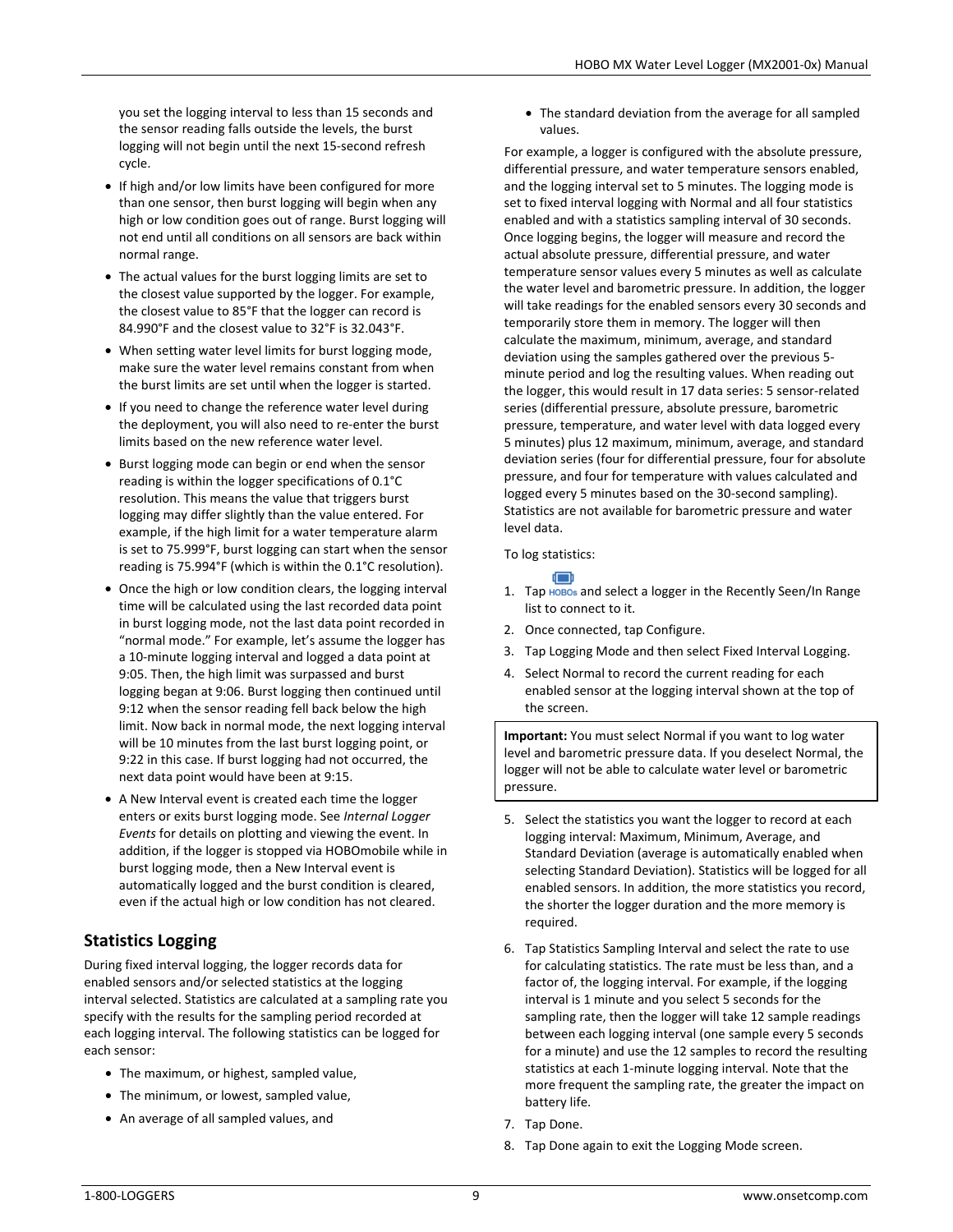9. Tap Start in the Configure screen to load the statistics settings onto the logger if you are ready to start.

You can plot the statistics series once you read out the logger. Note that the logger will always display the current sensor readings in HOBOmobile even if they are not being logged.

# **Updating the Reference Water Level and Water Density**

The logger calculates data based on the reference water level and water density settings in HOBOmobile. You may need to update these settings during deployment. These are guidelines for when to update reference water level or water density.

- The reference water level may need to be adjusted to compensate for drift (see *Compensating for Drift*) or for cable stretch in water level logger cables longer than 30 meters (100 feet). Check the reference reading in the first couple of months of deployment when using a long cable and update the reference water level as necessary. Once stabilized, you should not need to reset the reference water level for several months.
- If you realize during a deployment that the reference water level and water density you entered are not as accurate as needed, then you will need to update them.
- If you update the water density, you will also need to enter a new reference water level reading. Once the new values are entered and you tap Update, a reading is taken and will be used to calculate a new calibration constant that will be applied to all data for the current deployment (both before and after the new values are entered).
- If you only want to change future data, then stop the current deployment, offload the data, and start a new deployment with the new water parameters.

To change the reference water level or water density:

- 1. Tap HOBOs and tap the logger to connect to it.
- 2. Once connected, tap Update Reference Water Level or Update Water Density.
- 3. Enter the current water level as the new reference water level, making sure you have selected the proper units.
- 4. Change the water density if needed, making sure you have selected the proper units.
- 5. Tap Update. The changes will take effect immediately. This will result in reference water level and water density events in the data file (see *Internal Logger Events*). **Note:** Saving the changes is a two-part process. If there is a failure during the first part of the process (during the update portion), these events are still logged, but the old water level and water density values are listed and still in use. You will need to re-enter the new reference water level and water density changes in this case. If there is a failure during the second part of the process (during the save portion), the changes will take effect as expected.

### **Reading Out the Logger**

To read out the logger:

Œ  $1.$  Тар новоз.

- 2. Find the logger you wish to offload in the Recently Seen/In Range list and tap that row.
- 3. Once connected, tap Readout.
- 4. Tap Data Files to view a mini-graph of the offloaded data.
- 5. Tap the mini-graph to view a larger version of the graph or to share the file.
	- To add or remove sensor data or events in the large graph, tap  $\equiv$  and select the sensors or events as desired (see *Internal Logger Events* for more details on events).
	- To share the data file, tap  $\Box$  and select the type of data file you wish to share. Mail, copy the file, or open it in a supported app.

See the *HOBOmobile User's Guide* for details on viewing graphs and sharing data. Data can also be uploaded automatically to HOBOlink, Onset's web-based software. For details on working with data in HOBOlink, refer to the HOBOlink Help.

You can also change the reference water level, reference time, and water density in the data file as needed.

**Important:** Editing the water parameters permanently changes the data file. If you need the original data, share the data file as described above before making the changes.

To change the water parameters:

- 1. Tap  $\bigcup$  at the top right corner of the large graph.
- 2. Tap Edit Reference Water Level, Edit Reference Time, or Edit Water Density.
- 3. In the Water Parameters screen, you can do the following:
	- Enter a new reference water level value and/or change the water level units.
	- Tap Reference Time and select a time associated with a logged data point for when the reference reading was taken. Tap Done to return to the Water Parameters screen.
	- Change the water density used for the file and/or the units.
- 4. Tap Done to close the Water Parameters screen and then Done again to close the Data File Details screen. The graph and data file will be updated to include these changes. Note that the mini-graph will not be updated.

See the *HOBOmobile User's Guide* for additional details on viewing graphs and sharing data.

# **Internal Logger Events**

The logger records the following internal events to track logger operation and status. To see these events on a plot in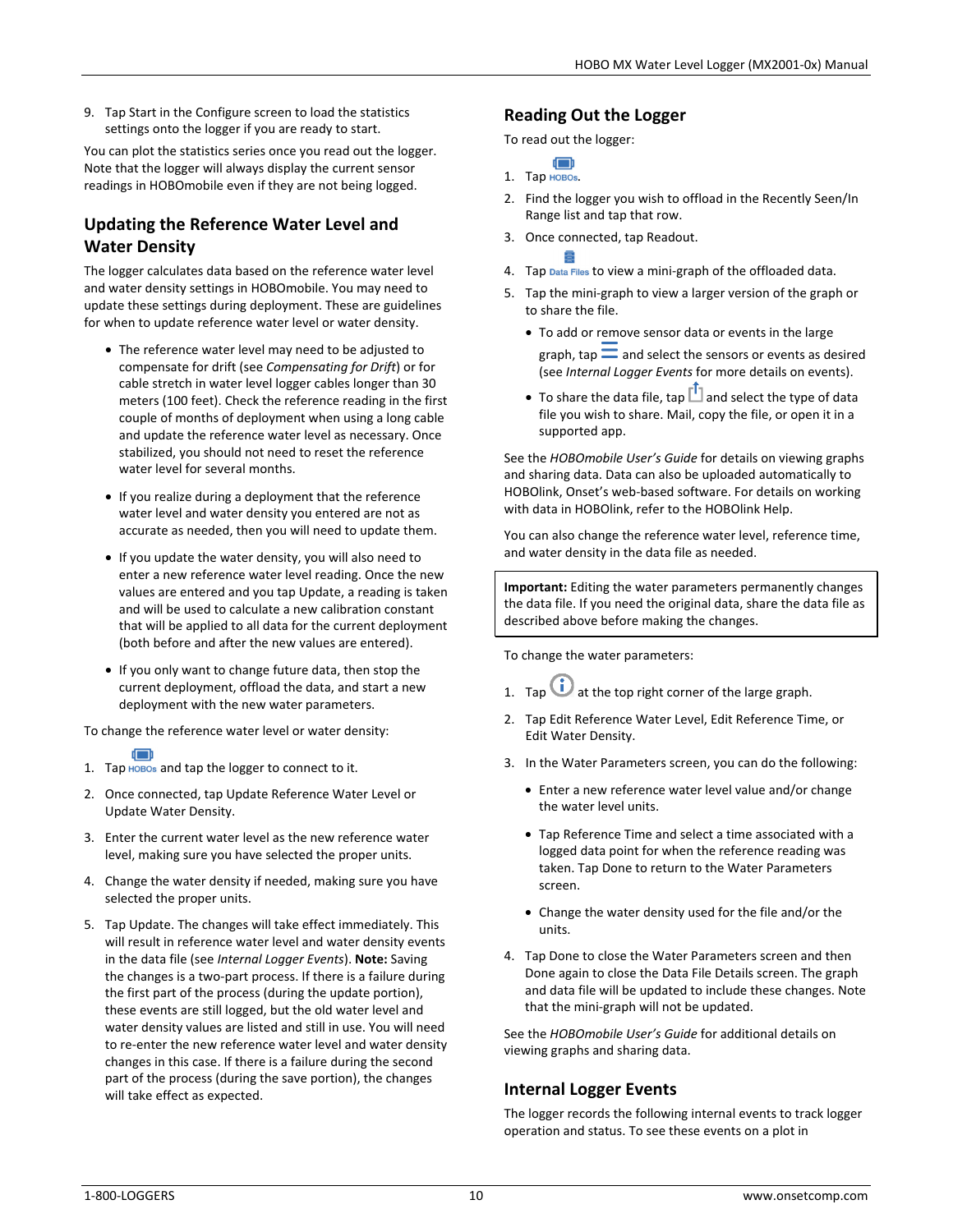HOBOmobile, tap a mini-graph and then tap  $\equiv$ . Select the events you wish to plot and then  $tan =$  again. You can also view events in shared or exported data files.

| <b>Internal Event Name</b> | <b>Definition</b>                                                                                                                |
|----------------------------|----------------------------------------------------------------------------------------------------------------------------------|
| <b>Host Connected</b>      | The logger was connected to a mobile<br>device.                                                                                  |
| Started                    | The logger received a command to start<br>recording data from the software.                                                      |
| Stopped                    | The logger received a command to stop<br>recording data from the software.                                                       |
| Reference Water<br>Level   | The reference water level for the logger has<br>been updated. The new reference water<br>level is listed with the event.         |
| <b>Water Density</b>       | The water density for the logger has been<br>updated. The new water density value is<br>listed with the event.                   |
| Chan <#> Alarm<br>Tripped  | A sensor alarm has tripped; <#> is the sensor<br>number, where 1 is differential pressure<br>(water level) and 2 is temperature. |
| Chan <#> Alarm<br>Cleared  | A sensor alarm has cleared; <#> is the sensor<br>number, where 1 is differential pressure<br>(water level) and 2 is temperature. |
| New Interval               | The logger has entered or exited burst<br>logging mode.                                                                          |
| Safe Shutdown              | The battery level dropped below 1.85 V; the<br>logger performs a safe shutdown.                                                  |

# **Setting a Logger Password**

You can assign the logger a password to prevent other devices from connecting to it. To set a password:

- 1. Tap HOBOs and tap the logger to connect to it.
- 2. Once connected, tap Logger Password.
- 3. Enter a password up to 10 characters and tap Done. Only the phone or tablet used to set the password can then connect to the logger without entering a password; all other mobile devices will be required to enter the password. For example, if you set the password for the logger with your tablet and then try to connect to the device later with your phone, you will be required to enter the password on the phone but not with your tablet. Similarly, if anyone else attempts to connect to the logger with a different device, then they would also be required to enter the password.

To reset a password, either repeat the steps above and select Reset to Factory Default. Or, press the reset button on the logger located between the two batteries in the top end as shown below.



### **Maintenance**

The logger requires the following periodic maintenance to ensure optimal operation:

• **Protect the logger. This logger can be damaged by shock.**  Always handle the top end and sensor end with care. The sensors may lose their calibrated accuracy or can be damaged if dropped. Use proper packaging when transporting or shipping the logger.

**Important: Do not attempt to open the sensor end housing!** Unscrewing the nose cone of the sensor end will cause serious damage to the pressure sensor and logger electronics. There are no user serviceable parts inside the sensor end. Contact Onset Technical Support if the sensor end requires servicing.

- **Periodically inspect the logger for biofouling**. Biological growth on the face of the pressure sensor will impact the pressure sensor's accuracy. Organisms that grow inside the sensor nose cone and on the sensor itself can interfere with the sensor's operation and eventually make the sensor unusable. If the deployment area is prone to biofouling, check the logger periodically for marine growth.
- **Be careful of solvents.** Check a materials-compatibility chart against the wetted materials listed in the Specifications table before deploying the logger in locations where untested solvents are present. The logger has Viton and Buna-N O-rings, which are sensitive to polar solvents (acetone, ketone), ammonia, chlorine, and brake fluids. The sensor is housed in an acetal end cap. Acetal is resistant to most solvents, fuels, and lubricants.

# **Compensating for Drift**

All pressure sensors drift over time. The drift for the pressure sensors and electronics in the logger is less than 0.5% FS (worst case) per year. In most applications, drift is not a significant source of error because the offset created by any drift is zeroed out when you enter the reference water level in HOBOmobile at the beginning of each deployment. In effect, you are rezeroing the sensor each time you apply a reference reading to the data file.

Pressure sensor drift matters more when absolute pressure values are needed, or if there are no recent reference level or depth measurements available. For example, if the logger is deployed for one year and no new reference level readings are taken during the deployment, it is possible that the sensor could have drifted as much as 0.5% FS by the end of the deployment.

It is possible to determine the actual amount of drift during a deployment if a reference level is taken at the beginning and the end of a long-term deployment. The results of applying the two different reference levels (once at the beginning of the data file and again at the end of the data file) can be compared. Any difference between the files indicates the amount of sensor drift (assuming accurate reference levels). See *Reading Out the Logger* for changing the reference water level in the data file.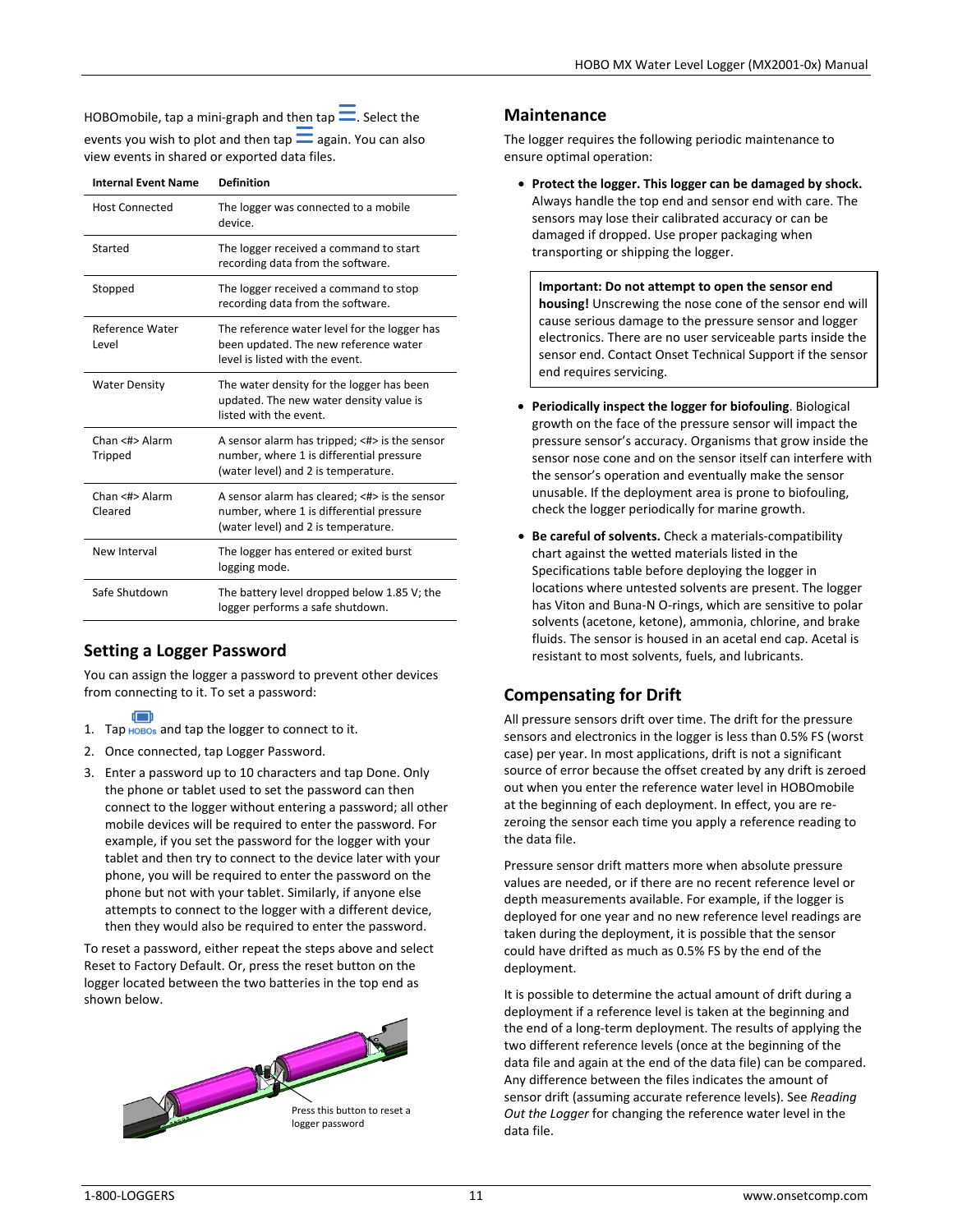# **Verifying Accuracy**

You can check the differential accuracy of the logger for water level measurements by deploying the logger's sensor end at two depths and comparing the difference in level readings in You can check the absolute pressure accuracy by using the two pressure sensors in the logger. Pull up the sensor end that is in the water so that both the absolute and differential sensors are in the air. Check the differential pressure with HOBOmobile. The differential pressure should be zero or less than the sum of the error for the two sensors.

# **Battery Information**

The logger requires two user-replaceable AA 1.5 V alkaline batteries for operation at the extreme ends of the logger operating range. Expected battery life varies based on the ambient temperature where the logger is deployed, the logging or sampling interval, frequency of offloading and connection to the mobile device, number of channels that are active, alarm duration, use of burst mode or statistics logging, and battery performance. New batteries typically last 1 year with logging intervals greater than 1 minute. Deployments in extremely cold or hot temperatures, a logging interval faster than 1 minute, or a sampling interval faster than 15 seconds can impact battery life. Estimates are not guaranteed due to uncertainties in initial battery conditions and operating environment.

To install or replace the batteries:

- 1. Before changing the batteries, stop the logger and offload any data.
- 2. Disconnect the cable.

the data files. When verifying the accuracy this way, be sure to allow the sensor's temperature to stabilize at each depth.

3. Unscrew the end cap on the top end. Push the board out from the cable end and then pull out the printed circuit board.



4. Insert two AA batteries observing polarity as shown on the board. A slight curvature in the printed circuit board is normal when the batteries are installed. Reinsert the board and place the desiccant back on the end of the board as shown.



5. Screw the cap back on until hand tight.